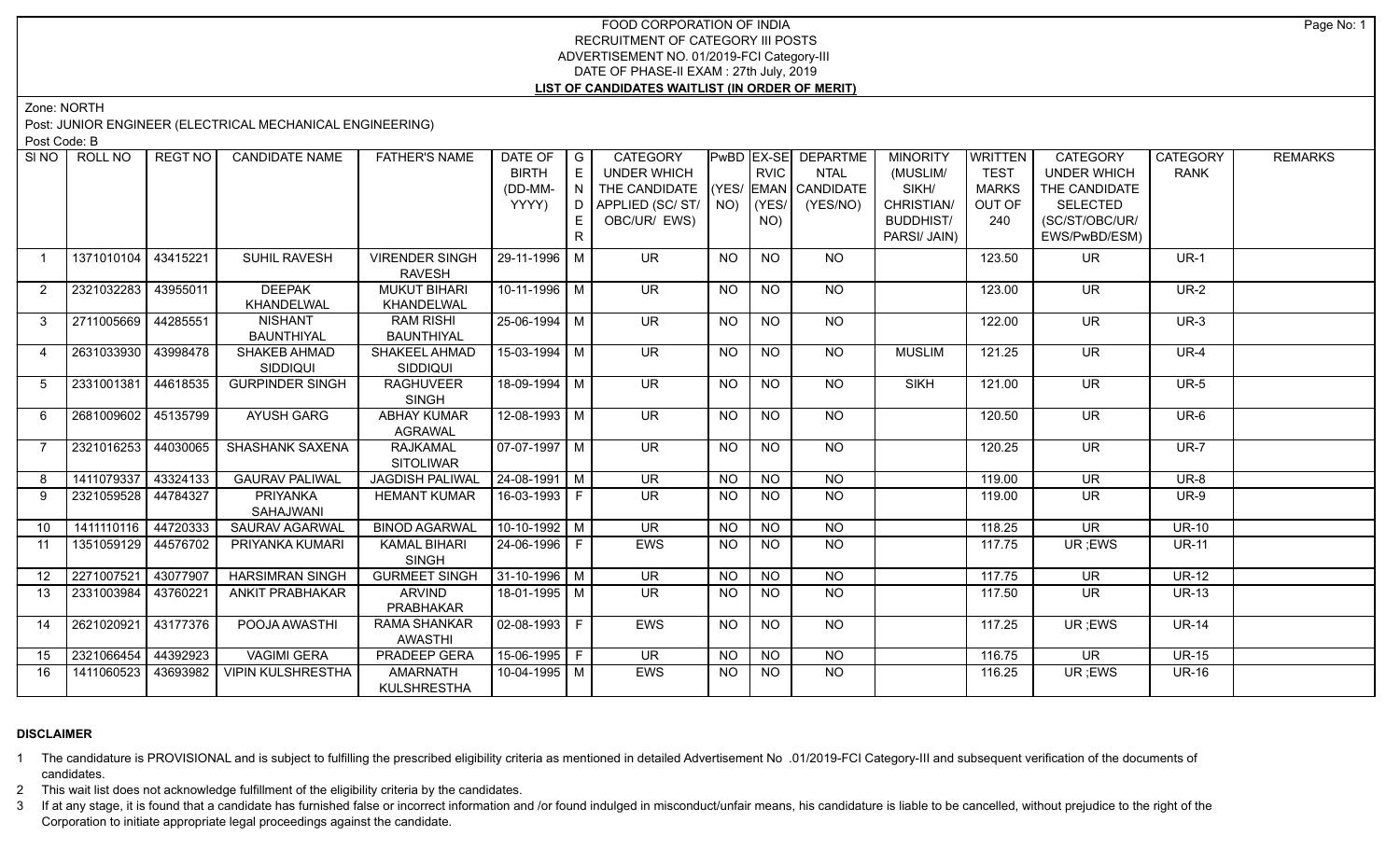# FOOD CORPORATION OF INDIA RECRUITMENT OF CATEGORY III POSTS ADVERTISEMENT NO. 01/2019-FCI Category-III DATE OF PHASE-II EXAM : 27th July, 2019 **LIST OF CANDIDATES WAITLIST (IN ORDER OF MERIT)**

Zone: NORTH

Post: JUNIOR ENGINEER (ELECTRICAL MECHANICAL ENGINEERING)

Post Code: B

| SINO | ROLL NO               | <b>REGT NO</b> | <b>CANDIDATE NAME</b>  | <b>FATHER'S NAME</b>                   | DATE OF $ G $         |    | <b>CATEGORY</b>                    |           |             | PwBD EX-SE DEPARTME | <b>MINORITY</b>  | WRITTEN      | <b>CATEGORY</b>          | <b>CATEGORY</b> | <b>REMARKS</b> |
|------|-----------------------|----------------|------------------------|----------------------------------------|-----------------------|----|------------------------------------|-----------|-------------|---------------------|------------------|--------------|--------------------------|-----------------|----------------|
|      |                       |                |                        |                                        | <b>BIRTH</b>          | E  | <b>UNDER WHICH</b>                 |           | <b>RVIC</b> | <b>NTAL</b>         | (MUSLIM/         | <b>TEST</b>  | <b>UNDER WHICH</b>       | <b>RANK</b>     |                |
|      |                       |                |                        |                                        | (DD-MM-               | N  | THE CANDIDATE (YES/ EMAN CANDIDATE |           |             |                     | SIKH/            | <b>MARKS</b> | THE CANDIDATE            |                 |                |
|      |                       |                |                        |                                        | YYYY)                 |    | D APPLIED (SC/ ST/   NO)           |           | $ $ (YES/   | (YES/NO)            | CHRISTIAN/       | OUT OF       | SELECTED                 |                 |                |
|      |                       |                |                        |                                        |                       | E. | OBC/UR/ EWS)                       |           | NO)         |                     | <b>BUDDHIST/</b> | 240          | (SC/ST/OBC/UR/           |                 |                |
|      |                       |                |                        |                                        |                       | R  |                                    |           |             |                     | PARSI/ JAIN)     |              | EWS/PwBD/ESM)            |                 |                |
| 17   | 2711001660            | 43833192       | <b>DIXIT KAMBOJ</b>    | <b>KARAN BEER</b>                      | 28-02-1992 M          |    | <b>UR</b>                          | <b>NO</b> | NO          | NO                  |                  | 116.25       | <b>UR</b>                | <b>UR-17</b>    |                |
|      |                       |                |                        | <b>SINGH</b>                           |                       |    |                                    |           |             |                     |                  |              |                          |                 |                |
| 18   | 2331003577 43142877   |                | <b>NIKHIL VARYANI</b>  | PRADEEP VARYANI   26-07-1996   M       |                       |    | EWS                                | <b>NO</b> | <b>NO</b>   | <b>NO</b>           |                  | 115.75       | UR ;EWS                  | <b>UR-18</b>    |                |
| 19   | 2561016376 43304513   |                | PRASHANT               | SURENDRA KUMAR   04-10-1996   M        |                       |    | EWS                                | <b>NO</b> | <b>NO</b>   | <b>NO</b>           |                  | 114.75       | UR; EWS                  | <b>UR-19</b>    |                |
|      |                       |                | <b>BHARGAVA</b>        | <b>TRIPATHI</b>                        |                       |    |                                    |           |             |                     |                  |              |                          |                 |                |
| -20  | 2321010149 43000469   |                | PIYUSH SHARMA          | KAILASH NARAYAN   08-10-1995   M       |                       |    | UR <sup>1</sup>                    | <b>NO</b> | NO.         | NO                  |                  | 114.50       | UR.                      | <b>UR-20</b>    |                |
|      |                       |                |                        | <b>SHARMA</b>                          |                       |    |                                    |           |             |                     |                  |              |                          |                 |                |
| 21   | 2691008917 44716813   |                | <b>MAYANK BHATT</b>    | <b>MATHURA DATT</b>                    | $24-07-1994$ M        |    | <b>EWS</b>                         | <b>NO</b> | <b>NO</b>   | N <sub>O</sub>      |                  | 114.25       | UR; EWS                  | $UR-21$         |                |
|      |                       |                |                        | <b>BHATT</b>                           |                       |    |                                    |           |             |                     |                  |              |                          |                 |                |
| 22   | 1691006225 43646066   |                | <b>VINAYAK SHARMA</b>  | SUBASH CHANDER   02-07-1993   M        |                       |    | $\overline{\mathsf{UR}}$           | <b>NO</b> | <b>NO</b>   | NO                  |                  | 114.00       | <b>UR</b>                | <b>UR-22</b>    |                |
|      |                       |                |                        | <b>SHARMA</b>                          |                       |    |                                    |           |             |                     |                  |              |                          |                 |                |
| 23   | 2321025316 45071343   |                | <b>AVINASH KUMAR</b>   | <b>ASHOK KUMAR</b>                     | $15-08-1991$ M        |    | <b>EWS</b>                         | <b>NO</b> | <b>NO</b>   | $N$ <sup>O</sup>    |                  | 113.50       | UR ;EWS                  | <b>UR-23</b>    |                |
|      |                       |                | <b>SHARMA</b>          | SHARMA                                 |                       |    |                                    |           |             |                     |                  |              |                          |                 |                |
| 24   | 1411105217 43368830   |                | <b>SUNIL</b>           | <b>KESRA RAM</b>                       | 15-04-1993 M          |    | <b>UR</b>                          | <b>NO</b> | <b>NO</b>   | <b>NO</b>           |                  | 113.50       | <b>UR</b>                | <b>UR-24</b>    |                |
| 25   | 1411020295 44844219   |                | <b>AVINASH SINGH</b>   | <b>DARWAN SINGH</b><br><b>ADHIKARI</b> | 01-12-1991   M        |    | <b>EWS</b>                         | <b>NO</b> | <b>NO</b>   | NO                  |                  | 113.00       | UR; EWS                  | <b>UR-25</b>    |                |
| 26   | 1411015134 43073773   |                | <b>ASHUTOSH SINGH</b>  | <b>SHESH NATH</b>                      | $18-07-1996$ M        |    | UR <sup>1</sup>                    | NO.       | NO.         | $N$ <sup>O</sup>    |                  | 112.50       | <b>UR</b>                | <b>UR-26</b>    |                |
|      |                       |                |                        | <b>SINGH</b>                           |                       |    |                                    |           |             |                     |                  |              |                          |                 |                |
| 27   | 1941009312 44591550   |                | <b>AJAY TYAGI</b>      | <b>VINOD TYAGI</b>                     | $\sqrt{02-05-1991}$ M |    | $\overline{\mathsf{UR}}$           | <b>NO</b> | <b>NO</b>   | N <sub>O</sub>      |                  | 112.25       | $\overline{\mathsf{UR}}$ | $UR-27$         |                |
| 28   | 1921003858   44718814 |                | <b>AKHIL KUMAR</b>     | <b>AJAY KUMAR</b>                      | 15-08-1993   M        |    | EWS                                | <b>NO</b> | NO.         | <b>NO</b>           |                  | 112.00       | UR; EWS                  | <b>UR-28</b>    |                |
|      |                       |                | <b>GUPTA</b>           | <b>GUPTA</b>                           |                       |    |                                    |           |             |                     |                  |              |                          |                 |                |
| 29   | 2691009520 44085026   |                | <b>KAILASH SINGH</b>   | <b>GAJENDRA SINGH</b>                  | 28-08-1993 M          |    | UR.                                | NO.       | NO.         | NO                  |                  | 112.00       | UR.                      | <b>UR-29</b>    |                |
|      |                       |                |                        | <b>JHINKWAN</b>                        |                       |    |                                    |           |             |                     |                  |              |                          |                 |                |
| 30   | 2321063747 43043963   |                | <b>SHUBHAM</b>         | <b>JAGDISH PRASAD</b>                  | $14 - 01 - 1997$ M    |    | $\overline{\mathsf{UR}}$           | <b>NO</b> | <b>NO</b>   | $N$ <sup>O</sup>    |                  | 112.00       | $\overline{\mathsf{UR}}$ | <b>UR-30</b>    |                |
|      |                       |                | KHANDELWAL             | KHANDELWAL                             |                       |    |                                    |           |             |                     |                  |              |                          |                 |                |
| 31   | 1411050108 44089997   |                | <b>MOHIT KUMAR</b>     | <b>UMESH PRASAD</b>                    | $27-06-1994$ M        |    | <b>UR</b>                          | <b>NO</b> | <b>NO</b>   | NO                  |                  | 111.75       | UR.                      | <b>UR-31</b>    |                |
|      |                       |                | <b>SINGH</b>           | <b>SINGH</b>                           |                       |    |                                    |           |             |                     |                  |              |                          |                 |                |
| 32   | 1441003664 43401104   |                | <b>VISHWAS SHANDIL</b> | <b>SUSHIL KUMAR</b>                    | $17-07-1995$ M        |    | $\overline{\mathsf{UR}}$           | NO        | NO          | $\overline{NO}$     |                  | 111.25       | $\overline{\mathsf{UR}}$ | $UR-32$         |                |
|      |                       |                |                        |                                        |                       |    |                                    |           |             |                     |                  |              |                          |                 |                |

# **DISCLAIMER**

1 The candidature is PROVISIONAL and is subject to fulfilling the prescribed eligibility criteria as mentioned in detailed Advertisement No .01/2019-FCI Category-III and subsequent verification of the documents of candidates.

2 This wait list does not acknowledge fulfillment of the eligibility criteria by the candidates.

3 If at any stage, it is found that a candidate has furnished false or incorrect information and /or found indulged in misconduct/unfair means, his candidature is liable to be cancelled, without prejudice to the right of t Corporation to initiate appropriate legal proceedings against the candidate.

Page No: 2